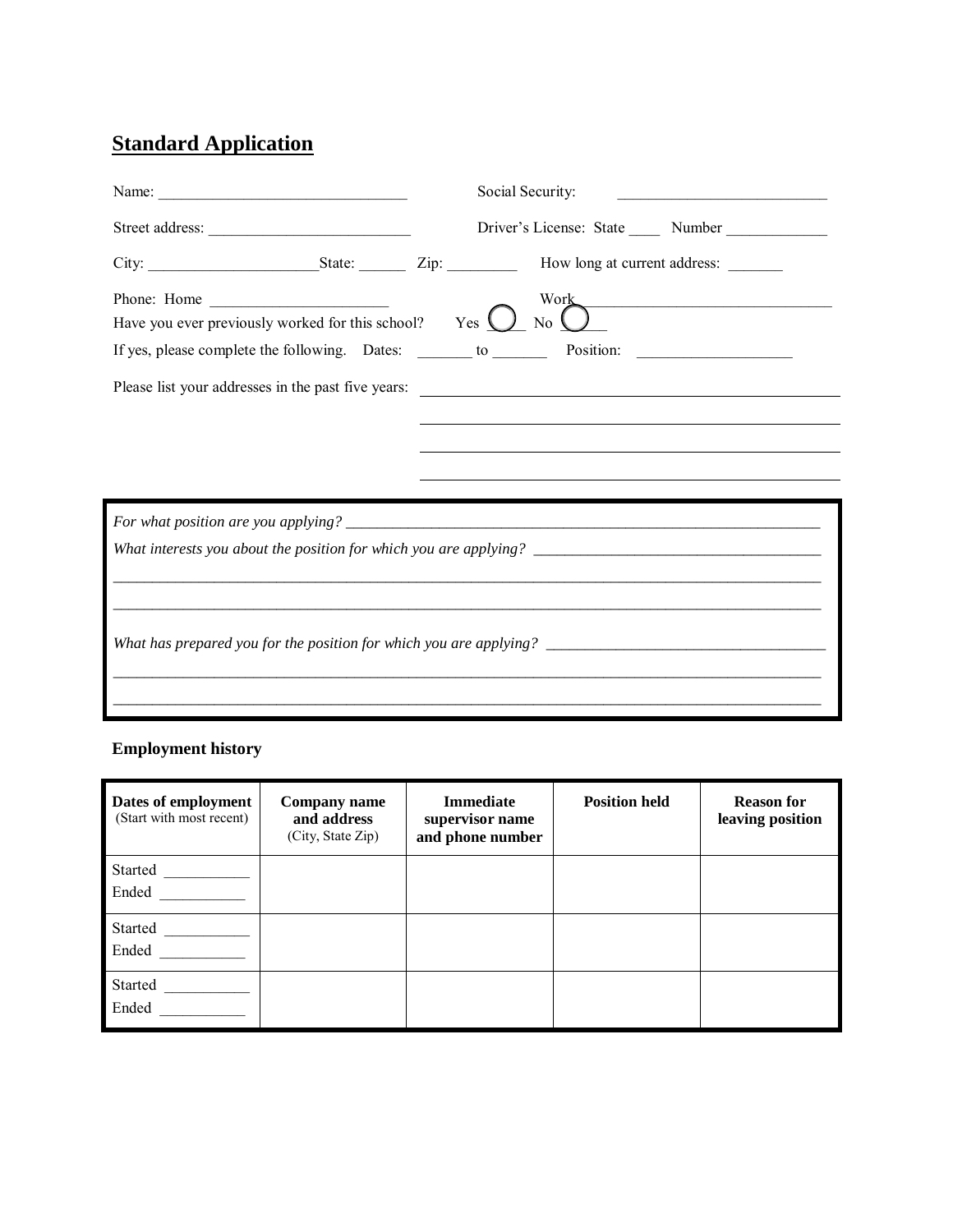### **Education**

| <b>Dates</b><br>(Start with most recent) | <b>School name and</b><br>address<br>(City, State Zip) | <b>Type of School</b> | <b>Name of Program</b><br>or Degree | Program<br>completed? |
|------------------------------------------|--------------------------------------------------------|-----------------------|-------------------------------------|-----------------------|
| Started<br>Ended                         |                                                        |                       |                                     | Yes                   |
| Started<br>Ended                         |                                                        |                       |                                     | Yes                   |
| Started<br>Ended                         |                                                        |                       |                                     | Yes                   |

#### **References**

| <b>Reference Name</b> | <b>Address</b><br>(City, State, Zip) | <b>Daytime Phone</b> | How long have you<br>known this person? | Has this person<br>agreed to provide<br>a reference? |
|-----------------------|--------------------------------------|----------------------|-----------------------------------------|------------------------------------------------------|
| Professional/Civic    |                                      |                      |                                         | Yes                                                  |
| Professional/Civic    |                                      |                      |                                         | Yes                                                  |
| Personal              |                                      |                      |                                         | Yes                                                  |
| Personal              |                                      |                      |                                         | Yes                                                  |
| Family member         |                                      |                      |                                         | Yes                                                  |

| Have you ever been accused of physically, sexually, or emotionally abusing a child or an adult? Yes $\langle \rangle$ |
|-----------------------------------------------------------------------------------------------------------------------|
| If yes, please explain.                                                                                               |
|                                                                                                                       |
|                                                                                                                       |
|                                                                                                                       |
|                                                                                                                       |
|                                                                                                                       |
|                                                                                                                       |